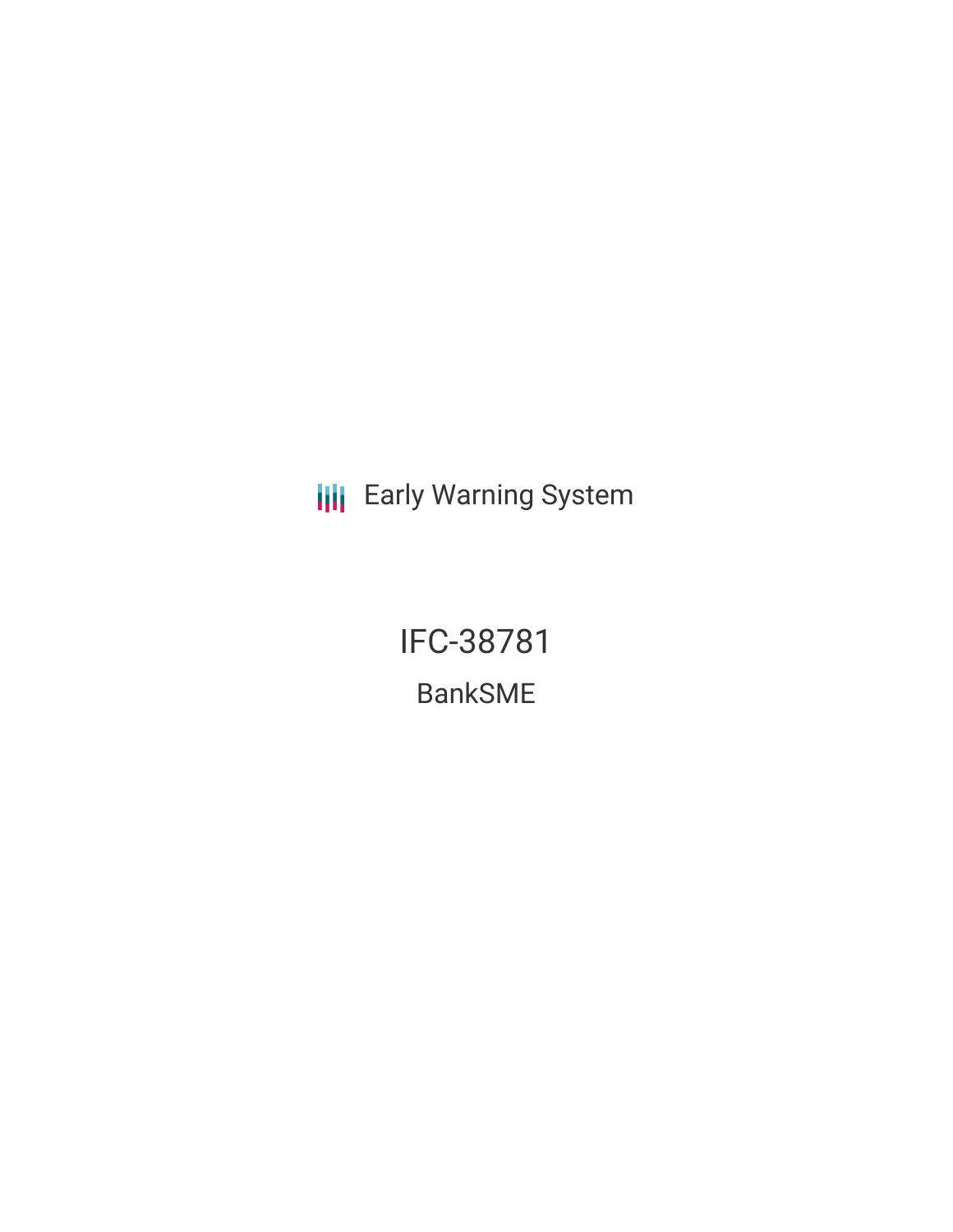## **Quick Facts**

| <b>Financial Institutions</b>  | International Finance Corporation (IFC) |
|--------------------------------|-----------------------------------------|
| <b>Status</b>                  | Proposed                                |
| <b>Bank Risk Rating</b>        | FI                                      |
| <b>Borrower</b>                | Company Name Pending                    |
| <b>Sectors</b>                 | Agriculture and Forestry, Finance       |
| <b>Investment Type(s)</b>      | Equity                                  |
| <b>Investment Amount (USD)</b> | \$15.00 million                         |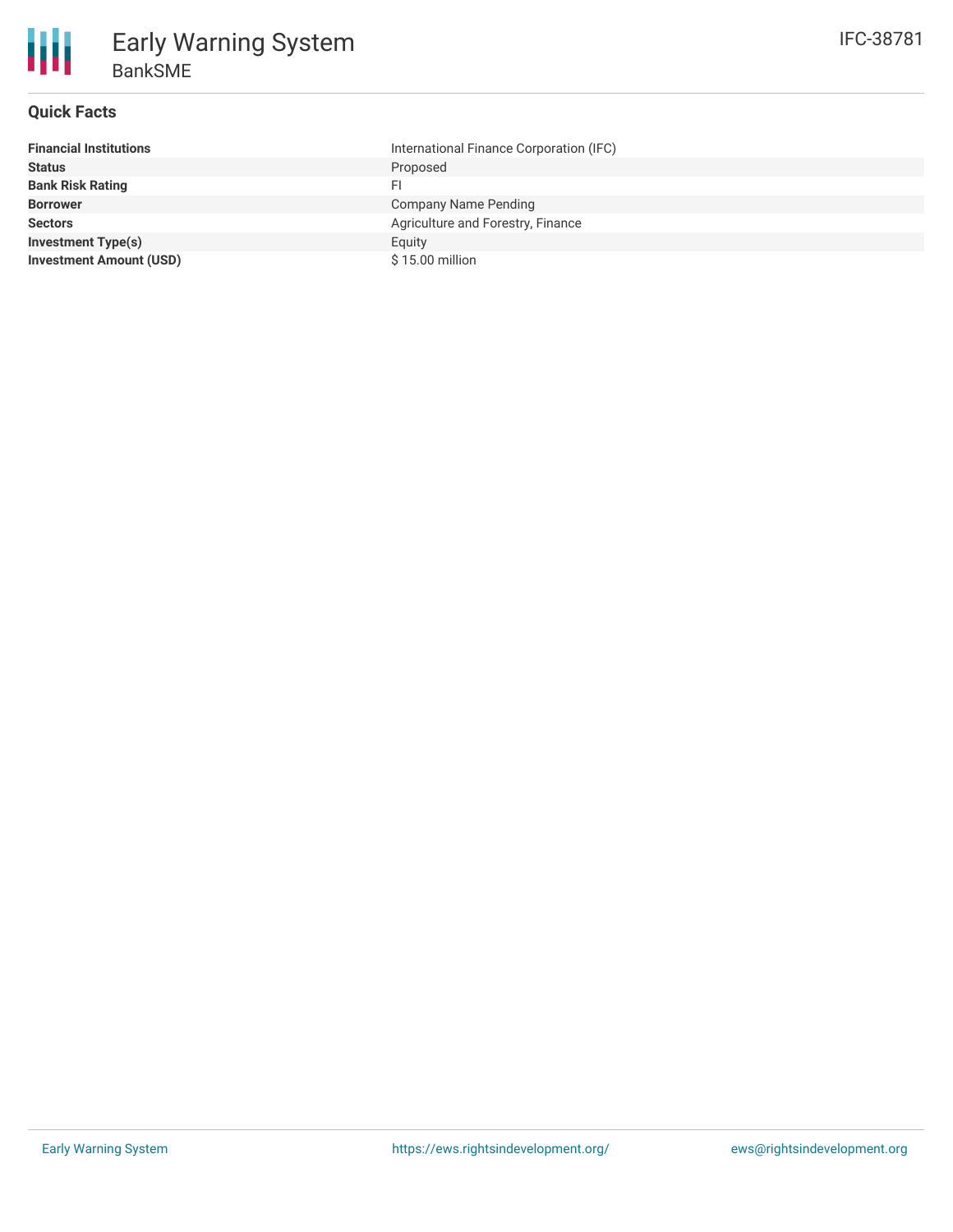

## **Project Description**

The proposed project consists of an equity investment in a commercial bank in order to support its lending activities, in particular to small and medium enterprises ("SMEs").

The Project location will not be disclosed until the Project is committed.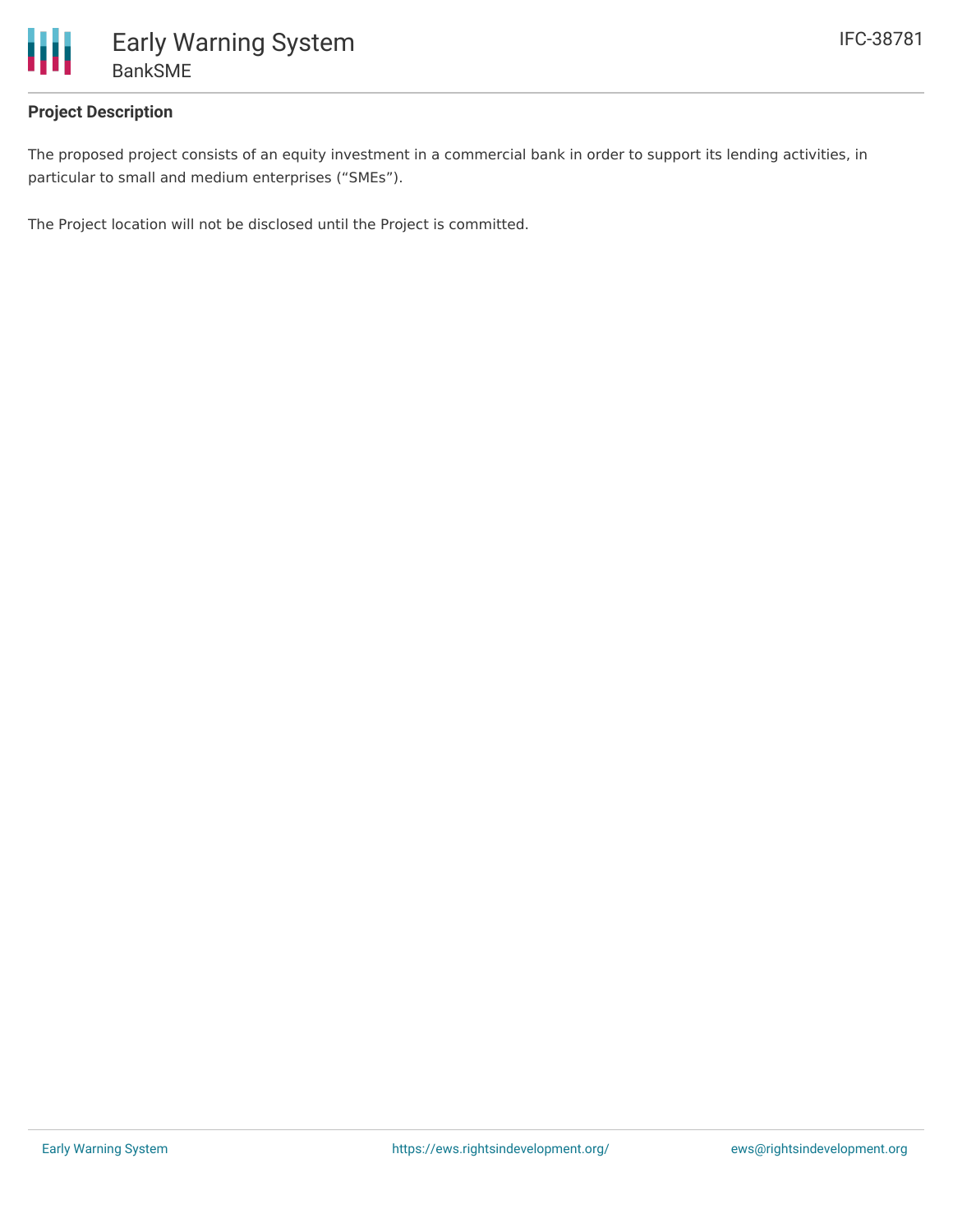## **Investment Description**

• International Finance Corporation (IFC)